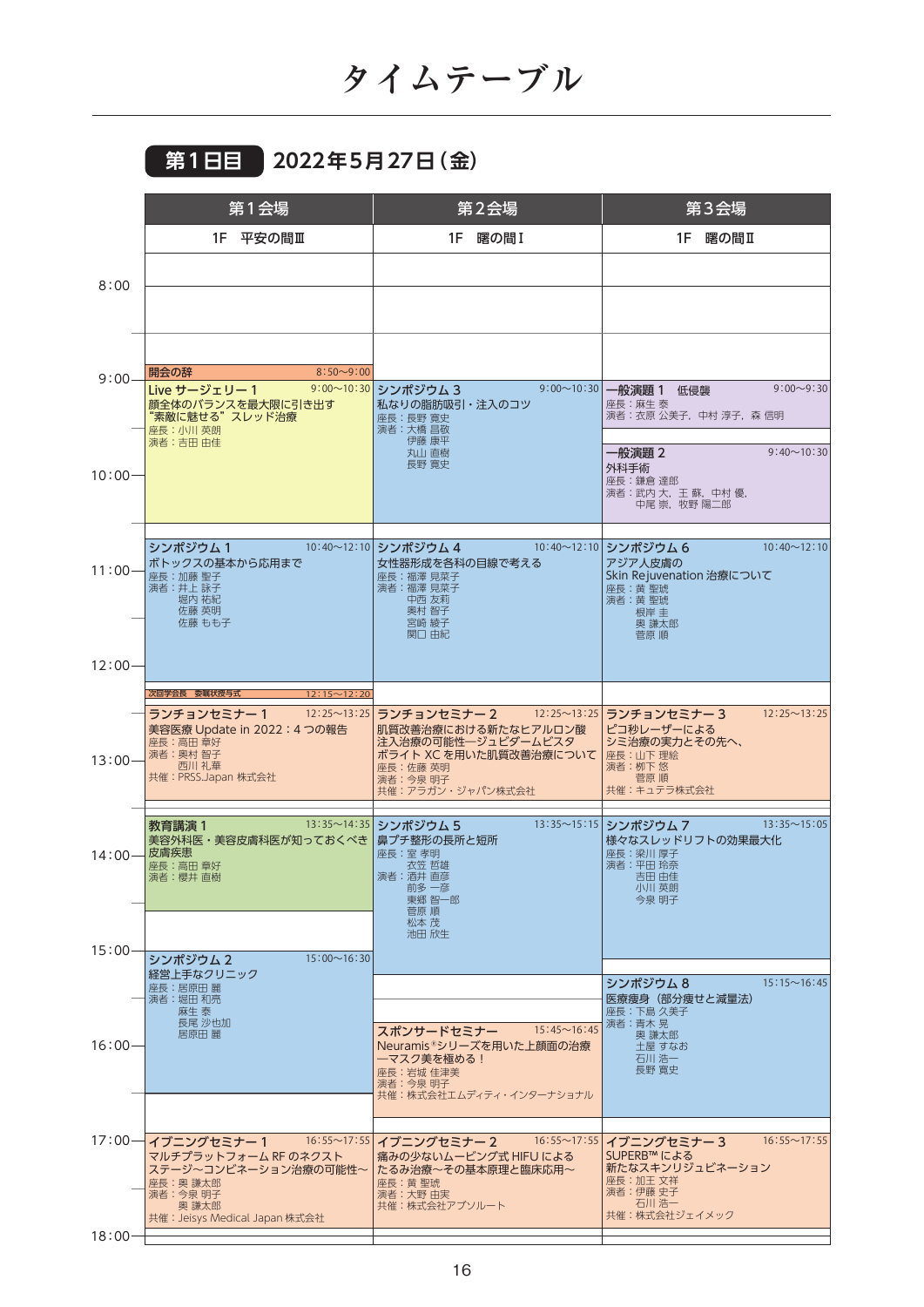## **第2日目 2022年5月28日(土)**

|                        | 第1会場                                                                                                                                          | 第2会場                                                                                                                                                | 第3会場                                                                                                                                                   |
|------------------------|-----------------------------------------------------------------------------------------------------------------------------------------------|-----------------------------------------------------------------------------------------------------------------------------------------------------|--------------------------------------------------------------------------------------------------------------------------------------------------------|
|                        | 1F 平安の間Ⅲ                                                                                                                                      | 1F 曙の間 I                                                                                                                                            | 1F 曙の間II                                                                                                                                               |
| $8:00 -$               | モーニングセミナー 1<br>テクノロジー・AI がもたらす美容医療の変化<br>座長:高 尚威<br>演者:梅村 晋一郎<br>大嶋翼<br>田本 芳文<br>共催:株式会社 浪速エイジェント                                             | 7:50~8:50 モーニングセミナー 2<br>2021 年後半にヨーロッパで発表された<br>ECM (細胞外マトリックス) 製剤の最前線<br>座長:市田正成<br>演者:牧野 良彦<br>共催:株式会社 BlueSky                                   | 7:50~8:50 モーニングセミナー3<br>$7:50 \sim 8:50$<br>With コロナ時代の美容機器治療<br>~TriPollar RF と IPL による新たなる可能性~<br>座長:石川 浩一<br>演者:西川礼華<br>梁川 厚子<br>共催:ルミナス・ビージャパン株式会社 |
| $9:00 -$<br>$10:00 -$  | Live サージェリー 2<br>ヒアルロン酸<br>座長:佐藤 英明<br>演者:今泉明子                                                                                                | 9:00~10:30 シンポジウム 11<br>9:00~10:00 一般演題 3<br>PRP 治療を深堀り<br>座長:林寛子<br>演者:池田欣生<br>片岡 二郎<br>前多 一彦<br>林 寛子                                              | $9:00 \sim 10:00$<br>その他<br>座長:居川和広<br>演者:山本 しおり,坂西 寛信,越宗 靖二郎,<br>葛島 魁人,名倉 俊輔,芝 容平                                                                     |
|                        |                                                                                                                                               |                                                                                                                                                     |                                                                                                                                                        |
| $11:00 -$              | シンポジウム9<br>ヒアルロン酸注入~静と動~<br>座長:岩城 佳津美<br>演者:岩城 佳津美<br>加藤 聖子<br>井上 詠子<br>佐藤 もも子                                                                | $10:30 \sim 12:10$<br>シンポジウム 12<br>10:40~12:10 照射系 シワ・たるみ<br>―私のお気に入り治療―<br>座長:杉野宏子<br>演者:石川 浩一<br>塚原 孝浩<br>有川公三<br>今野 みどり<br>杉野 宏子<br>大野 由実        | シンポジウム 15<br>$10:40 \sim 12:10$<br>目 上眼瞼 二重修正からまなぶ二重手術<br>座長:小泉正樹<br>演者: 池本 繁弘<br>藤本 卓也<br>大場 教弘<br>朝日 林太郎<br>福田 慶三                                    |
| $12:00 -$              |                                                                                                                                               |                                                                                                                                                     |                                                                                                                                                        |
| $13:00 -$              | ランチョンセミナー 4<br>コロナによって変化した患者ニーズを満たす<br>3 つの新提案<br>座長:牧野良彦<br>演者:下島久美子<br>中野 あおい<br>共催:メトラス株式会社                                                | - 12:25~13:25 ランチョンセミナー 5 → 12:25~13:25 ランチョンセミナー 6<br>Ⅰ型 & Ⅲ型コラーゲン注入剤<br>絶対知りたいベビーコラーゲン治療<br>座長:山下理絵<br>演者:岩城 佳津美<br>加藤 聖子<br>共催:ワイズ・インターナショナル株式会社 | $12:25 \sim 13:25$<br>PDO3D メッシュスレッド最新アップデート<br>座長:小川英朗<br>演者:梁川厚子<br>奥村 智子<br>共催: Eye-Lens Pte Ltd.                                                   |
| $14:00-$               | シンポジウム 10<br>コンビネーションすることで得られるもの<br>座長:今泉明子<br>演者:梁川厚子<br>孫 駿一郎<br>黄 聖琥<br>今泉 明子                                                              | 13:35~15:15 シンポジウム 13<br>目 下眼瞼形成術の合併症とその修正手術<br>座長:水谷和則<br>演者:野本俊一<br>石原 信浩<br>前多 一彦<br>田中 哲一郎<br>高野 敏郎<br>木村 知史                                    | 13:35~15:15 シンポジウム 16<br>$13:35 \sim 15:15$<br>美容内科における診断と治療<br>~アンチエイジングドック、水素療法、<br>サプリメント、漢方などを中心に~<br>座長:青木晃<br>凍者:青不 晃<br>野本 真由美<br>斎藤 糧三<br>辻 直樹 |
| $15:00 -$              |                                                                                                                                               |                                                                                                                                                     |                                                                                                                                                        |
| $16:00 -$<br>$17:00 -$ | $15:20 \sim 15:50$<br>教育講演 2<br>これからのアートメイクの展望<br>座長:池田 欣生<br>演者:西川 嘉一<br>$16:00 \sim 17:00$<br>特別講演<br>ドクター高須再生プロジェクト<br>座長:保志名勝<br>演者:高須 克弥 | シンポジウム 14<br>美しいバストを求めて<br>座長:小宮 美慧<br>演者:麻生 泰<br>渡海 由貴子<br>中辻 隆徳<br>小宮 美慧                                                                          | 15:30~17:00 シンポジウム 17<br>$15:30 \sim 17:00$<br>女医のキャリア形成<br>座長:小村 十樹子<br>演者:渡邊千春<br>小村 十樹子<br>飛嶋 佐斗子<br>市原 佑紀                                          |
|                        | 閉会の辞<br>$17:00 \sim 17:10$                                                                                                                    |                                                                                                                                                     |                                                                                                                                                        |
|                        |                                                                                                                                               |                                                                                                                                                     |                                                                                                                                                        |
| $18:00 -$              |                                                                                                                                               |                                                                                                                                                     |                                                                                                                                                        |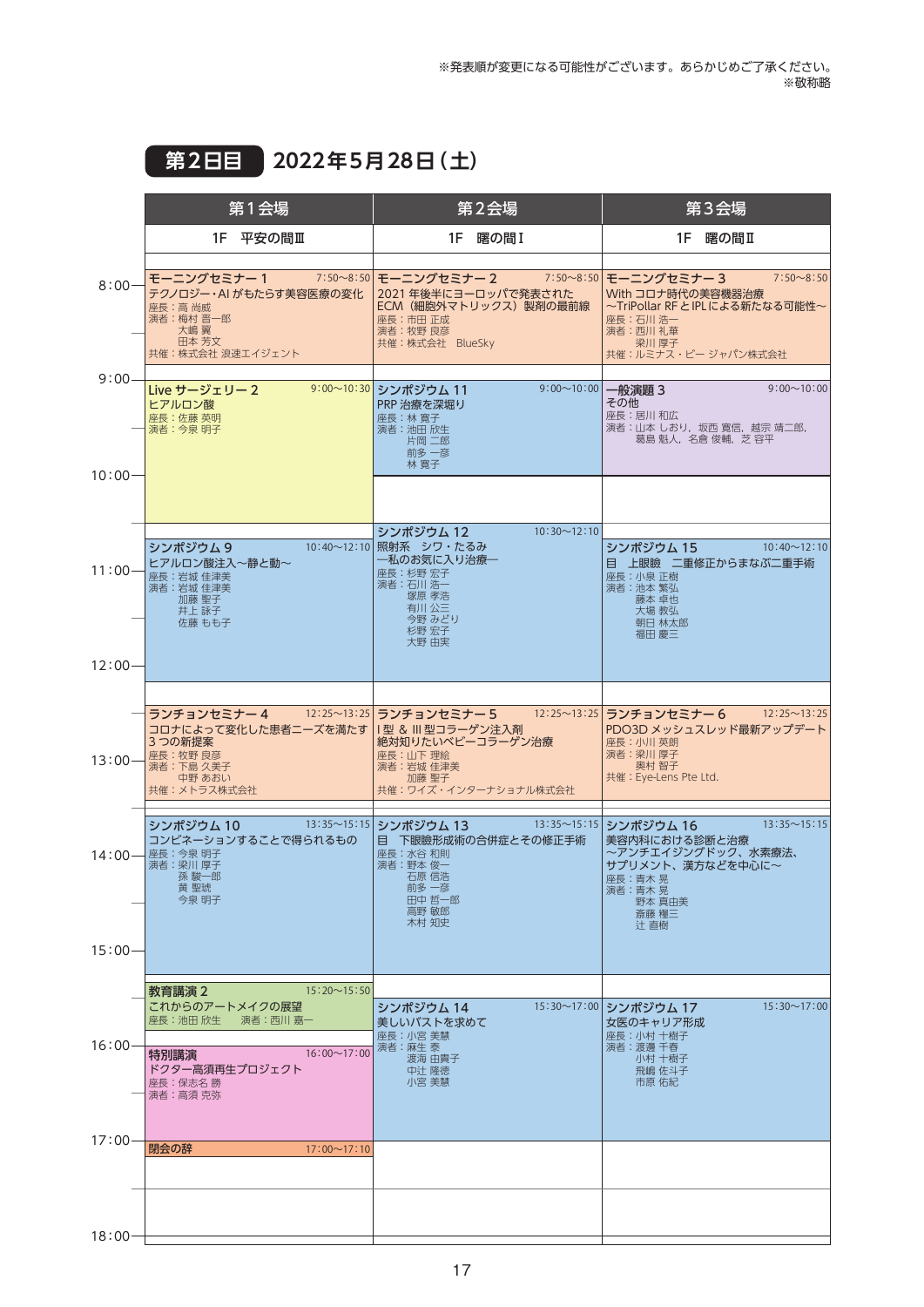## **Time Table**

|                       | Room A                                                                                                                                                                                                                                | Room B                                                                                                                                                                                                                                                                                                 | Room C                                                                                                                                                                                                                |
|-----------------------|---------------------------------------------------------------------------------------------------------------------------------------------------------------------------------------------------------------------------------------|--------------------------------------------------------------------------------------------------------------------------------------------------------------------------------------------------------------------------------------------------------------------------------------------------------|-----------------------------------------------------------------------------------------------------------------------------------------------------------------------------------------------------------------------|
|                       | 1F Heian Room III                                                                                                                                                                                                                     | 1F Akebono Room I                                                                                                                                                                                                                                                                                      | 1F Akebono Room II                                                                                                                                                                                                    |
| $8:00 -$              |                                                                                                                                                                                                                                       |                                                                                                                                                                                                                                                                                                        |                                                                                                                                                                                                                       |
| $9:00 -$<br>$10:00 -$ | $8:50 - 9:00$<br><b>Opening Remarks</b><br>$9:00 \sim 10:30$<br>Live Surgery 1<br>Threading treatment that maximizes the<br>balance of the entire face to make it<br>more attractive<br>Chair: Hideaki Ogawa<br>Speaker: Yuka Yoshida | $9:00 \sim 10:30$<br>Symposium 3<br>My own tips for liposuction/injection<br>Chair: Hiroshi Nagano<br>Speaker: Masanori Ohashi<br>Kohei Ito<br>Naoki Maruyama<br>Hiroshi Nagano                                                                                                                        | Oral Session 1<br>$9:00 - 9:30$<br>Low invasive treatment<br>Chair: Toru Aso<br>Speaker: Kumiko Koromohara,<br>Junko Nakamura, Nobuaki Mori<br>$9:40 \sim 10:30$<br>Oral Session 2<br>Surgery                         |
|                       |                                                                                                                                                                                                                                       |                                                                                                                                                                                                                                                                                                        | Chair: Tatsuro Kamakura<br>Speaker: Dai Takeuchi, Su Wang,<br>Yutaka Nakamura, Takashi Nakao,<br>Yohjiroh Makino                                                                                                      |
| 11:00-<br>$12:00 -$   | Symposium 1<br>Botox from basics to applications<br>Chair: Kiyoko Kato<br>Speaker: Eiko Inoue<br>Yuuki Horiuchi<br>Hideaki Sato<br>Momoko Sato                                                                                        | 10:40~12:10 Symposium 4<br>The formation of the female genitalia<br>from the perspective of each medical<br>department<br>Chair: Minako Fukuzawa<br>Speaker: Minako Fukuzawa<br>Yuri Nakanishi<br>Tomoko Okumura<br>Ayako Miyazaki<br>Yuki Sekiguchi                                                   | $10:40 \sim 12:10$<br>10:40~12:10 Symposium 6<br>Skin Rejuvenation Treatment in<br><b>Asian Skin</b><br>Chair: Seiko Kou<br>Speaker: Seiko Kou<br>Kei Negishi<br>Kentaro Oku<br>Jun Sugawara                          |
|                       | $12:15 \sim 12:20$<br><b>Commission Ceremony</b>                                                                                                                                                                                      |                                                                                                                                                                                                                                                                                                        |                                                                                                                                                                                                                       |
| $13:00 -$             | $12:25 \sim 13:25$<br>Luncheon Seminar 1<br>Aesthetic Treatment Update in 2022:<br><b>Four Reports</b><br>Chair: Akiyoshi Takada<br>Speaker: Tomoko Okumura<br>Ayaka Nishikawa<br>Sponsor: PRSS.Japan Co., Ltd.                       | $12:25 \sim 13:25$<br>Luncheon Seminar 2<br>Possibility of new hyaluronic acid injection<br>treatment in skin quality improvement<br>treatment -skin quality improvement<br>treatment using Juvederm Vista Volite XC<br>Chair: Hideaki Sato<br>Speaker: Akiko Imaizumi<br>Sponsor: Allergan Japan K.K. | $12:25 \sim 13:25$<br>Luncheon Seminar 3<br>True Strength and Beyond-Solar lentigines<br>treatment with picosecond laser.<br>Chair: Rie Yamashita<br>Speaker: Yuu Yanagishita<br>Jun Sugawara<br>Sponsor: Cutera K.K. |
|                       | <b>Educational Lecture 1</b><br>Practical Dermatology for aesthetic<br>14:00-Surgeons and aesthetic dermatologists<br>Chair: Akiyoshi Takada<br>Speaker: Naoki Sakurai                                                                | 13:35~14:35 Symposium 5<br>Pros and cons of minor nose surgery<br>Chair: Takaaki Muro<br>Tetsuo Kinugasa<br>Speaker: Naohiko Sakai<br>Kazuhiko Maeda<br>Tomoichiro Togo<br>Jun Sugawara<br>Shigeru Matsumoto<br>Yoshio Ikeda                                                                           | 13:35~15:15 Symposium 7<br>$13:35 \sim 15:05$<br>Maximize effectiveness of various<br>thread-lifting<br>Chair: Atsuko Yanagawa<br>Speaker: Rena Hirata<br>Yuka Yoshida<br>Hideaki Ogawa<br>Akiko Imaizumi             |
| $15:00 -$             | $15:00 \sim 16:30$<br>Symposium 2<br>What is a well managed clinic?                                                                                                                                                                   |                                                                                                                                                                                                                                                                                                        |                                                                                                                                                                                                                       |
| $16:00 -$             | Chair: Rei Iharada<br>Speaker: Kazuaki Hotta<br>Toru Aso<br>Sayaka Nagao<br>Rei Iharada                                                                                                                                               | $15:45 \sim 16:45$<br><b>Sponsored Seminar</b><br>Treating the upper facial section with<br>the Neuramis <sup>®</sup> series-the Ultimate in<br>Mask beauty care!<br>Chair: Katsumi Iwaki<br>Speaker: Akiko Imaizumi<br>Sponsor: MDT International Inc.                                                | $15:15 \sim 16:45$<br>Symposium 8<br>Medical Slimming (Partial Slimming and<br>Weight Loss)<br>Chair: Kumiko Shimojima<br>Speaker: Akira Aoki<br>Kentaro Oku<br>Sunao Tsuchiya<br>Hirokazu Ishikawa<br>Hiroshi Nagano |
| $17:00 -$             | $16:55 \sim 17:55$<br><b>Evening Seminar 1</b><br>To the Next stage of Multi-Platform RF<br>-POTENtial of combination treatment-<br>Chair: Kentaro Oku<br>Speaker: Akiko Imaizumi<br>Kentaro Oku                                      | $16:55 \sim 17:55$<br><b>Evening Seminar 2</b><br>Moving HIFU treating skin laxity with<br>$less$ pain $\sim$ Basic principles and clinical<br>application $\sim$<br>Chair: Seiko Ko<br>Speaker: Yumi Ohno                                                                                             | $16:55 \sim 17:55$<br><b>Evening Seminar 3</b><br>Novel Skin Rejuvenation by SUPERB<br>technology<br>Chair : Bunsho Kao<br>Speaker: Ayako Ito<br>Hirokazu Ishikawa                                                    |
|                       | Sponsor: Jeisys Medical Japan Inc.                                                                                                                                                                                                    | Sponsor: Absolute & co., ltd.                                                                                                                                                                                                                                                                          | Sponsor: JMEC Co.,LTD                                                                                                                                                                                                 |